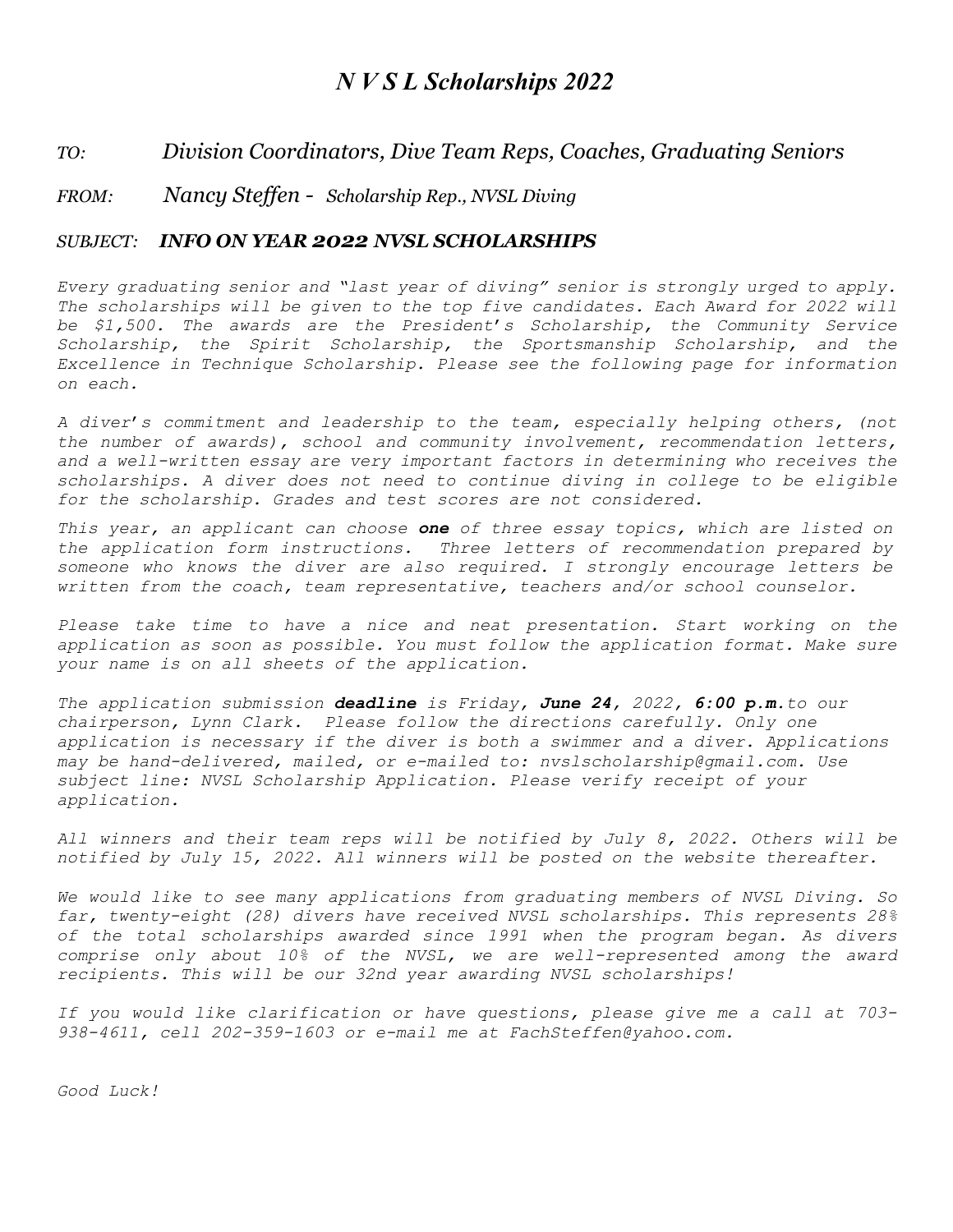## *NVSL Scholarships*

### *Community Service Scholarship*

*Created in honor of long-time NVSL volunteer George MacDuff and his daughter Melinda. George served many years as the league's Records Chairman.*

#### *Excellence in Technique Scholarship*

*Created in 2017 by a grant from Mr. Lou Sharp's estate. Lou Sharp was a strong supporter of the NVSL through the Competition Swim Clinic that he founded. Under Lou's guidance, generations of swimmers learned their swim strokes and a love for the sport of swimming.*

### *President's Scholarship*

*This scholarship was named in honor of all those volunteers who have served the youth of Northern Virginia and, in particular, those who have served as President of the NVSL.*

### *Spirit Scholarship*

*Created in memory of Olivia Aull to recognize spirited swimmers and divers within the NVSL community.*

#### *Sportsmanship Scholarship*

*Created in honor of Joan Olson a long-time volunteer who served as an NVSL Director, Seeding Committee Chair, and a dedicated advocate for sportsmanship.*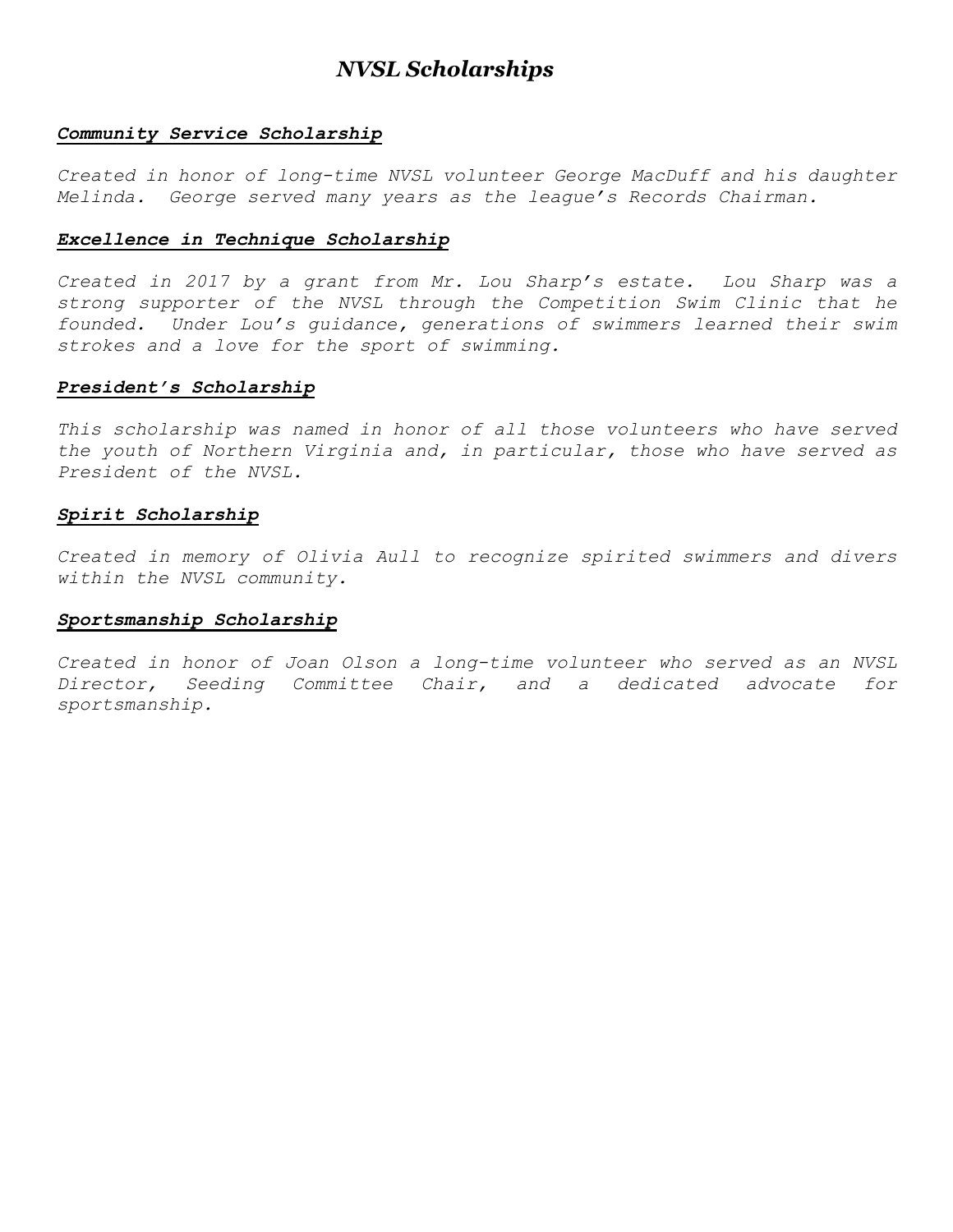# **NORTHERN VIRGINIA SWIMMING LEAGUE**

## **2022 Scholarship Information and Application**

Scholarships are awarded each year by the Northern Virginia Swimming League to recognize NVSL graduates' outstanding contributions to the league and their communities, and to defray a portion of their continuing education expenses. This year the NVSL will award scholarships to graduating high school swimmers and/or divers\* to be used at the school of their choice. Swimmers/Divers who have accepted swim/dive scholarships to a Division I or Division II school are, as a general rule, ineligible for an NVSL scholarship according to NCAA guidelines.\*\*

### **Criteria for the selection process includes:**

- $\triangleright$  Swim/Dive Team Commitment and Leadership
- $\triangleright$  School and Community Involvement
- $\triangleright$  NVSL Scholarship Essay

## **Application Process**

- 1. Applicants must fill out the Personal Information and Personal Data Sheets below. The Personal Data sheet should be typed and not exceed 2 pages. **Please provide in a PDF format.**
- 2. Attach no more than *three letters* of recommendation prepared by someone who knows the swimmer/ diver (i.e., team representative, coach, school counselor, etc.). The letters should be formatted as follows:
	- Typed 8 1/2" x 11" page format, not to exceed one page.
	- Please indicate how the applicant has made a difference to his/her NVSL team while upholding the NVSL philosophy, "To develop in participants a love for the sport, advanced aquatic skills, teamwork, and the principles of good sportsmanship."
	- Letters must be included with the scholarship application (please do not submit separately).
- 3. Applicant must include a written essay as part of the NVSL Scholarship Application on **ONE** of the three topics:

### *Topic 1: What event or person from your NVSL experience has had a memorable impact on your life? How so?*

### *Topic 2: What makes your NVSL team unique and special to you?*

### *Topic 3: There is a saying, "Your attitude will determine your altitude." How does this apply to your NVSL experience?*

- Essay must be typed in 8 1/2" x 11" page format, not to exceed one page.
- The chosen topic must be clearly identified.
- Applicants are to submit the complete application packet (Personal Information Sheet, Personal Data Sheet, Scholarship Essay, and Letters of Recommendation) to the Scholarship Committee either by e-mail or handdelivered or mailed to the address below. **Please submit in PDF format**.
- 4. **Applications are due no later than 6:00 p.m. on Friday, June 24, 2022.**
- 5. Email completed application packet to: nvslscholarship@gmail.com (subject line: NVSL Scholarship Application).
- 6. Application packets hand-delivered or mailed must be **received** by the due date. Please submit to:

NVSL Scholarship Committee c/o Lynn Clark 4610 4th St. S Arlington, VA 22204

- 7. Scholarship winners will be notified by July 08, 2022. All other applicants will be notified of their application status by July 15, 2022. Names of the winners will be posted on the NVSL website shortly after July 15, 2022.
	- If this is the final year of NVSL eligibility for the swimmer/diver, but for some reason he/she has not graduated from high school, the individual is eligible to compete for the NVSL scholarship.
	- The applicant should contact his/her college or university team to determine eligibility to accept the NVSL scholarship prior to applying for the scholarship. See the NVSL handbook for eligibility criteria.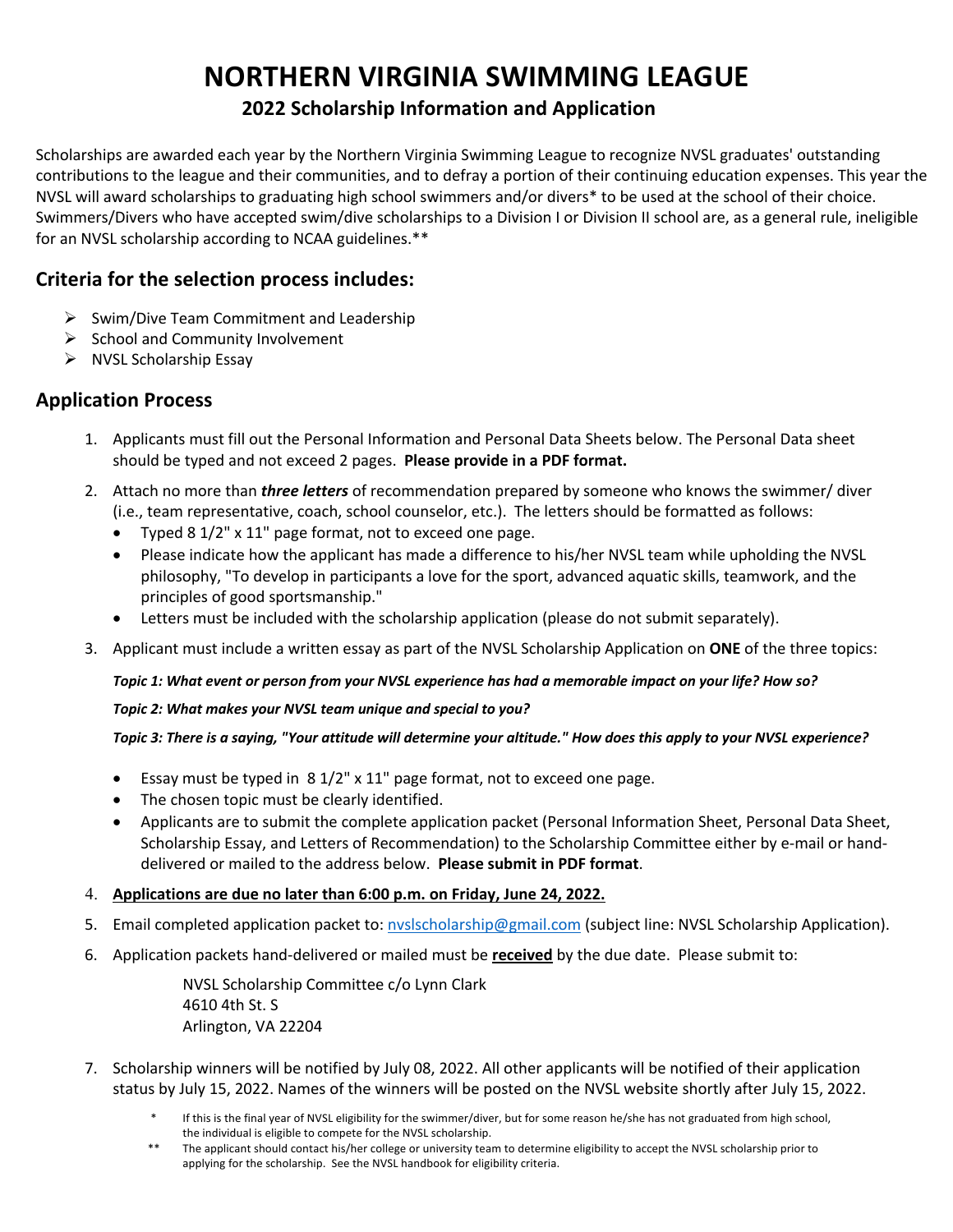## **2022 NVSL SCHOLARSHIP APPLICATION**

Personal Information

| Home Address:                   |
|---------------------------------|
|                                 |
|                                 |
|                                 |
|                                 |
|                                 |
|                                 |
|                                 |
|                                 |
|                                 |
|                                 |
| Circle one: SWIM<br><b>DIVE</b> |
|                                 |
|                                 |
| Plans after High School:        |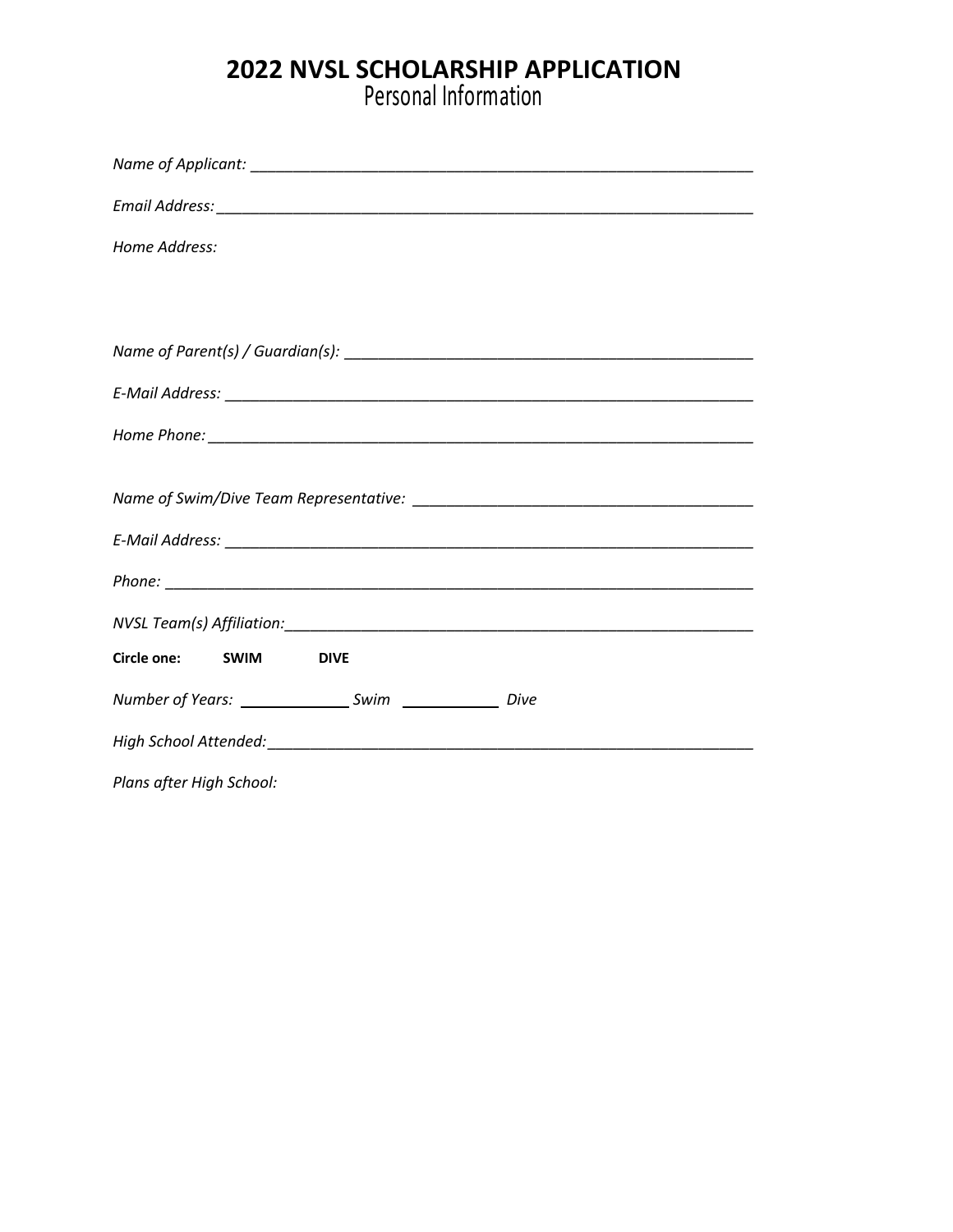# **2022 NVSL SCHOLARSHIP APPLICATION**

Personal Data Sheet

*Name of Applicant: \_\_\_\_\_\_\_\_\_\_\_\_\_\_\_\_\_\_\_\_\_\_\_\_\_\_\_\_\_\_\_\_\_\_\_\_\_\_\_\_\_\_\_\_\_\_\_\_\_\_\_\_\_\_\_\_\_\_\_*

NVSL Participation: Please tell the scholarship committee about your years of swimming and/or diving in the NVSL. You may include any awards that you have received, as well as coaching and leadership experience.

High School Activities: Give a summary of the activities that you participated in while in high school. Please indicate time spent and levels of responsibility. You may attach a high school activity resume if you prefer.